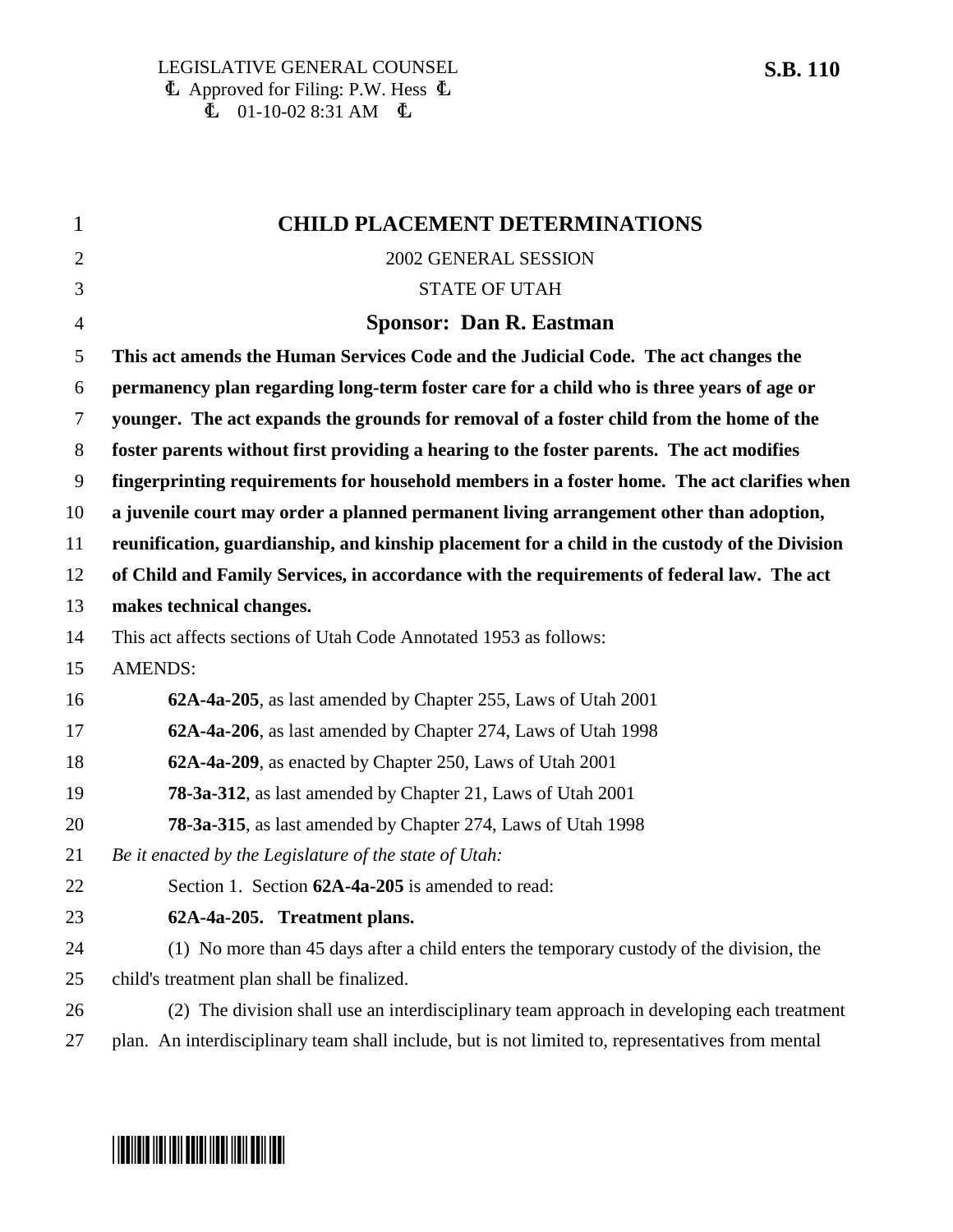28 health, education, and, where appropriate, a representative of law enforcement.

- 29 (3) (a) The division shall involve all of the following in the development of a child's 30 treatment plan:
- 31 (i) both of the child's natural parents, unless the whereabouts of a parent are unknown;
- 32 (ii) the child;
- 33 (iii) the child's foster parents; and
- 34 (iv) where appropriate, the child's stepparent.
- 35 (b) In relation to all information considered by the division in developing a treatment plan, 36 additional weight and attention shall be given to the input of the child's natural and foster parents 37 upon their involvement pursuant to Subsections (3)(a)(i) and (iii).
- 38 (4) A copy of the treatment plan shall be provided to the guardian ad litem, and to the 39 child's natural parents and foster parents immediately upon completion, or as soon as is reasonably 40 possible thereafter.
- 41 (5) Each treatment plan shall specifically provide for the safety of the child, in accordance 42 with federal law, and clearly define what actions or precautions will, or may be, necessary to 43 provide for the health, safety, protection, and welfare of the child.
- 

44 (6) The plan shall set forth, with specificity, at least the following:

- 45 (a) the reason the child entered Division of Child and Family Services custody, and 46 documentation of the reasonable efforts made to prevent placement, or documentation of the 47 emergency situation that existed and that prevented reasonable efforts;
- 

48 (b) the primary permanency goal for the child and the reason for selection of that goal;

- 49 (c) the concurrent permanency goal for the child and the reason for the selection of that 50 goal;
- 51 (d) if the plan is for the child to return to [his] the child's family, specifically what the 52 parents must do in order to enable the child to be returned home, specifically how those 53 requirements may be accomplished, and how those requirements will be measured;
- 
- 54 (e) the specific services needed to reduce the problems that necessitated placement in the 55 division's custody, and who will provide for and be responsible for case management;
- 

56 (f) a parent-time schedule between the natural parent and the child;

57 (g) the health care to be provided to the child, and the mental health care to be provided 58 to address any known or diagnosed mental health needs of the child. If residential treatment, rather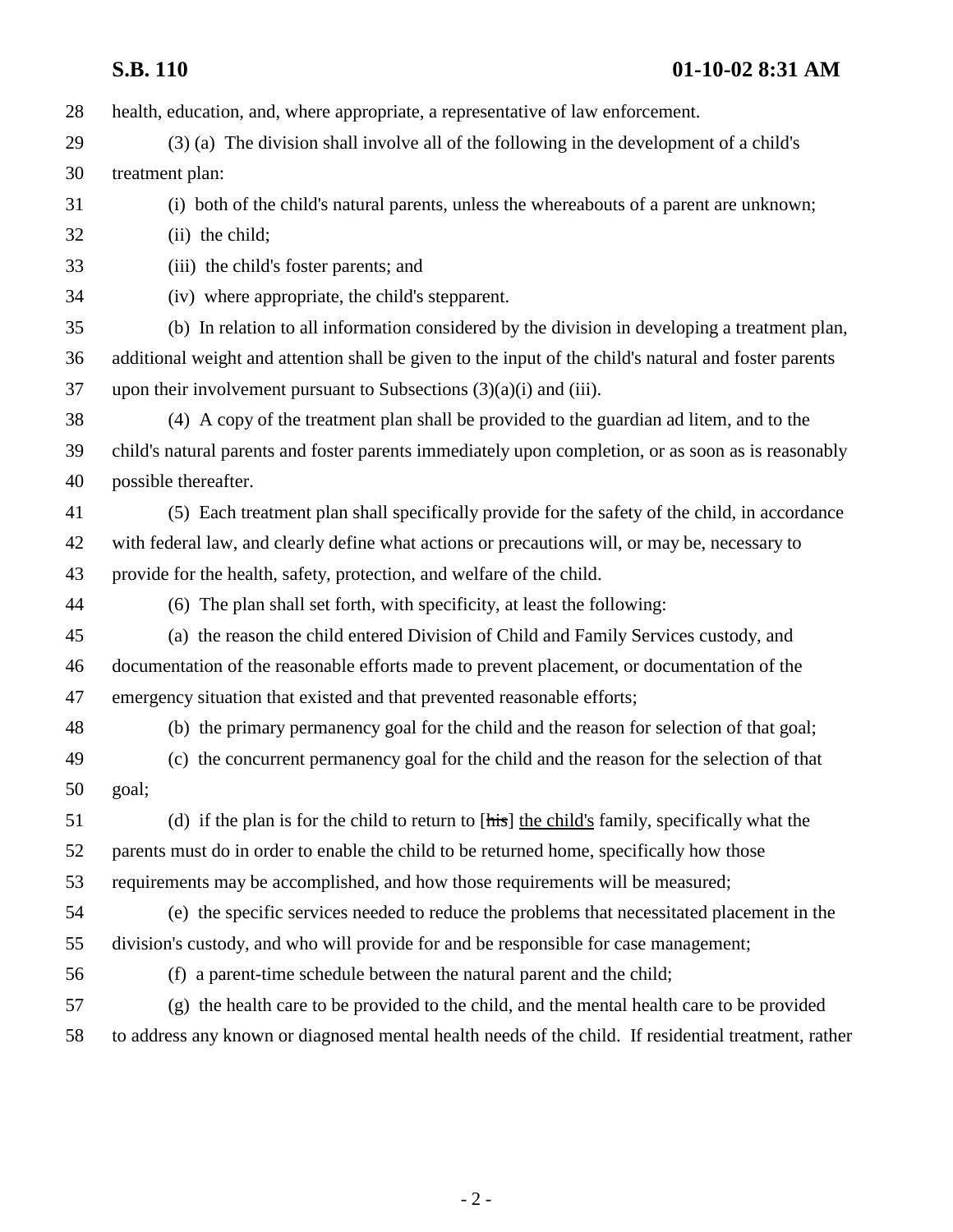| 59 | than a foster home, is the proposed placement, a specialized assessment of the child's health needs    |
|----|--------------------------------------------------------------------------------------------------------|
| 60 | shall be conducted, including an assessment of mental illness and behavior and conduct disorders;      |
| 61 | and                                                                                                    |
| 62 | (h) social summaries that include case history information pertinent to case planning.                 |
| 63 | $(7)$ (a) Each treatment plan shall be specific to each child and [his] the child's family, rather     |
| 64 | than general. The division shall train its workers to develop treatment plans that comply with         |
| 65 | federal mandates and the specific needs of the particular child and [his] the child's family.          |
| 66 | (b) All treatment plans and expectations shall be individualized and contain specific time             |
| 67 | frames.                                                                                                |
| 68 | (c) Treatment plans shall address problems that keep children in placement and keep them               |
| 69 | from achieving permanence in their lives.                                                              |
| 70 | (d) The child's natural parents, foster parents, and where appropriate, stepparents, shall be          |
| 71 | kept informed of and supported to participate in important meetings and procedures related to the      |
| 72 | child's placement.                                                                                     |
| 73 | (8) With regard to a child who is three years of age or younger, if the goal is not to return          |
| 74 | the child home, the permanency plan for that child shall be adoption [unless there are documented      |
| 75 | extenuating circumstances that justify long-term foster care or guardianship]. However, if the         |
| 76 | division documents to the court that there is a compelling reason that adoption, reunification,        |
| 77 | guardianship, and kinship placement are not in the child's best interest, the court may order another  |
| 78 | planned permanent living arrangement in accordance with federal law.                                   |
| 79 | Section 2. Section 62A-4a-206 is amended to read:                                                      |
| 80 | 62A-4a-206. Process for removal of a child from foster family -- Procedural due                        |
| 81 | process.                                                                                               |
| 82 | (1) (a) The Legislature finds that, except with regard to a child's natural parent or legal            |
| 83 | guardian, a foster family has a very limited but recognized interest in its familial relationship with |
| 84 | a foster child who has been in the care and custody of that family. In making determinations           |
| 85 | regarding removal of a child from a foster home, the division may not dismiss the foster family as     |
| 86 | a mere collection of unrelated individuals.                                                            |
| 87 | (b) The Legislature finds that children in the temporary custody and custody of the division           |
| 88 | are experiencing multiple changes in foster care placements with little or no documentation, and       |
| 89 | that numerous studies of child growth and development emphasize the importance of stability in         |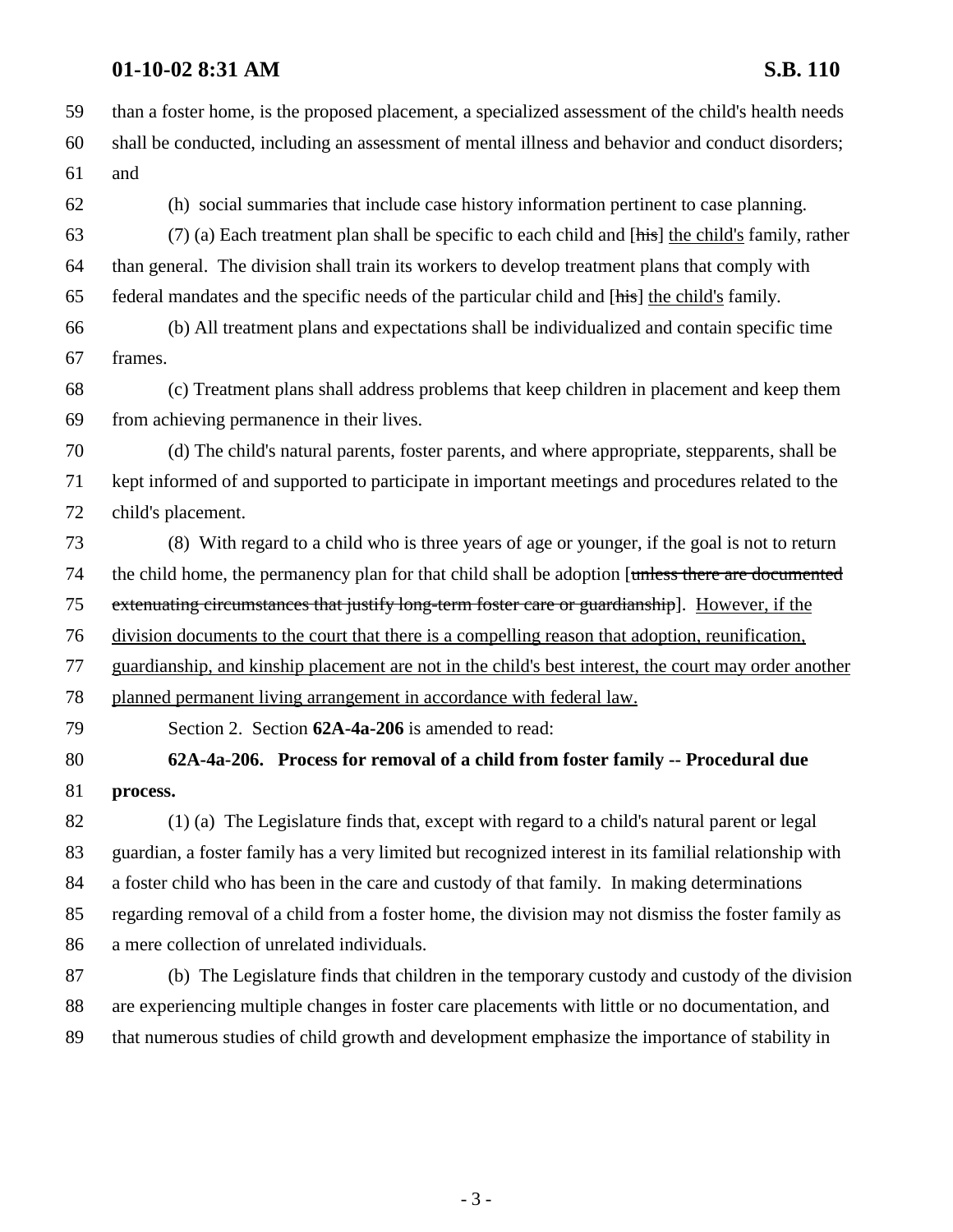### **S.B. 110 01-10-02 8:31 AM**

90 foster care living arrangements.

- 91 (c) For the reasons described in Subsections (1)(a) and (b), the division shall provide
- 92 procedural due process for a foster family prior to removal of a foster child from their home,
- 93 regardless of the length of time the child has been in that home, unless removal is for the purpose
- 94 of:
- 95 (i) returning the child to  $[\overline{\text{his}}]$  the child's natural parent or legal guardian.  $[\overline{\text{or}}]$  for the 96 immediate placement of  $\vert$ ;
- 97 (ii) immediately placing the child in an approved adoptive home[.];
- 98 (iii) placing the child with a relative, as defined in Subsection 78-3a-307(5)(d), who
- 99 obtained custody or asserted an interest in the child within the preference period described in
- 100 Subsection 78-3a-307(8); or
- 101 (iv) placing an Indian child in accordance with preplacement preferences and other 102 requirements described in the Indian Child Welfare Act, 25 U.S.C. Sec. 1915.
- 103 (2) (a) The division shall maintain and utilize due process procedures for removal of a 104 foster child from a foster home, in accordance with the procedures and requirements of Title 63, 105 Chapter 46b, Administrative Procedures Act.
- 106 (b) Those procedures shall include requirements for:
- 107 (i) personal communication with and explanation to foster parents prior to removal of the 108 child; and
- 109 (ii) an opportunity for foster parents to present their information and concerns to the 110 division and to request a review by a third party neutral fact finder prior to removal of the child.
- 111 (c) If the division determines that there is a reasonable basis to believe that the child is in 112 danger or that there is a substantial threat of danger to the health or welfare of the child, it shall 113 place the child in emergency foster care during the pendency of the procedures described in this 114 subsection, instead of making another foster care placement.
- 115 (3) If the division removes a child from a foster home based upon the child's statement 116 alone, the division shall initiate and expedite the processes described in Subsection (2). The 117 division may take no formal action with regard to that foster parent's license until after those 118 processes, in addition to any other procedure or hearing required by law, have been completed.
- 119 (4) When a complaint is made to the division by a foster child against a foster parent, the 120 division shall, within 30 business days, provide the foster parent with information regarding the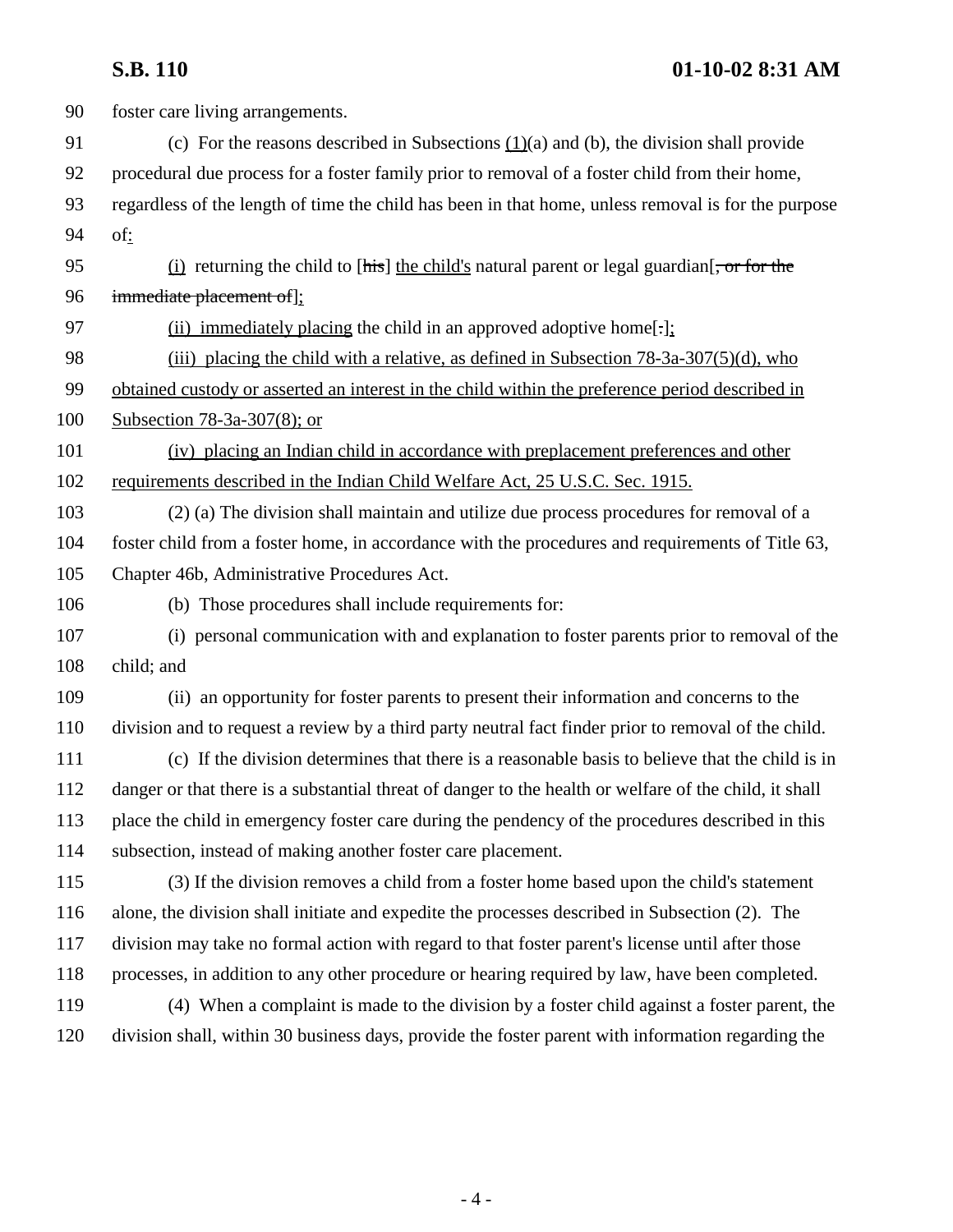121 specific nature of the complaint, the time and place of the alleged incident, and who was alleged 122 to have been involved. 123 (5) Whenever the division places a child in a foster home, it shall provide the foster 124 parents with: 125 (a) notification of the requirements of this section; 126 (b) a written description of the procedures enacted by the division pursuant to Subsection 127 (2) and how to access those processes; and 128 (c) written notification of the foster parents' ability to petition the juvenile court directly 129 for review of a decision to remove a foster child who has been in their custody for 12 months or 130 longer, in accordance with the limitations and requirements of Section 78-3a-315. 131 (6) The requirements of this section do not apply to the removal of a child based on a 132 foster parent's request for that removal. 133 Section 3. Section **62A-4a-209** is amended to read: 134 **62A-4a-209. Emergency kinship placement.** 135 (1) The division may use an emergency kinship placement under Subsection 78-3a-301(4) 136 when: 137 (a) the case worker has made the determination that: 138 (i) the child's home is unsafe; 139 (ii) removal is necessary under the provisions of Section 78-3a-301; and 140 (iii) the child's custodial parent or guardian will agree to not remove the child from the 141 relative's home who serves as the kinship placement and not have any contact with the child until 142 after the shelter hearing required by Section 78-3a-306; 143 (b) a relative, with preference being given to a noncustodial parent in accordance with 144 Section 78-3a-307, can be identified who has the ability and is willing to provide care for the child 145 who would otherwise be placed in shelter care, including: 146 (i) taking the child to medical, mental health, dental, and educational appointments at the 147 request of the division; and 148 (ii) the relative has the ability to make the child available to division services and the 149 guardian ad litem; and 150 (c) the relative agrees to care for the child on an emergency basis under the following 151 conditions: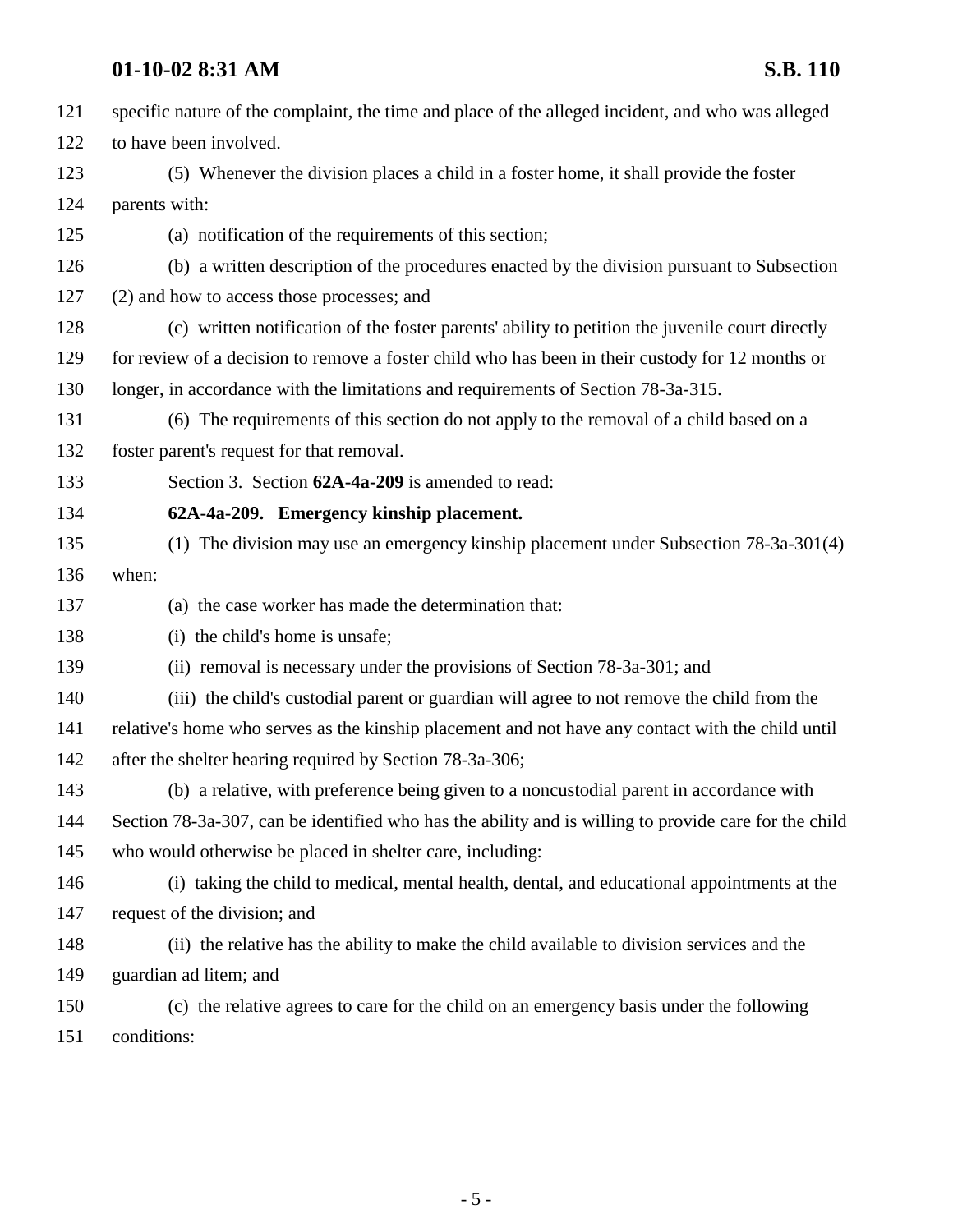## **S.B. 110 01-10-02 8:31 AM**

| 152 | (i) the relative meets the criteria for an emergency kinship placement under Subsection (2);      |
|-----|---------------------------------------------------------------------------------------------------|
| 153 | (ii) the relative agrees to not allow the custodial parent or guardian to have any contact        |
| 154 | with the child until after the shelter hearing unless authorized by the division in writing;      |
| 155 | (iii) the relative agrees to contact law enforcement and the division if the custodial parent     |
| 156 | or guardian attempts to make unauthorized contact with the child;                                 |
| 157 | (iv) the relative agrees to allow the division and the child's guardian ad litem to have          |
| 158 | access to the child;                                                                              |
| 159 | (v) the relative has been informed and understands that the division may continue to search       |
| 160 | for other possible kinship placements for long-term care, if needed;                              |
| 161 | (vi) the relative is willing to assist the custodial parent or guardian in reunification efforts  |
| 162 | at the request of the division, and to follow all court orders; and                               |
| 163 | (vii) the child is comfortable with the relative.                                                 |
| 164 | (2) Before the division places a child in an emergency kinship placement, the division            |
| 165 | must:                                                                                             |
| 166 | (a) request the name of a reference and when possible, contact the reference and determine        |
| 167 | the answer to the following questions:                                                            |
| 168 | (i) would the person identified as a reference place a child in the home of the emergency         |
| 169 | kinship placement; and                                                                            |
| 170 | (ii) are there any other relatives to consider as a possible emergency or long-term               |
| 171 | placement for the child;                                                                          |
| 172 | (b) have the custodial parent or guardian sign an emergency kinship placement agreement           |
| 173 | form during the investigation;                                                                    |
| 174 | (c) complete a criminal background check described in Sections 62A-4a-202.4 and                   |
| 175 | 78-3a-307.1 on all persons living in the relative's household;                                    |
| 176 | (d) complete a home inspection of the relative's home; and                                        |
| 177 | (e) have the emergency kinship placement approved by a family service specialist.                 |
| 178 | (3) As soon as possible after the emergency placement and prior to the shelter hearing            |
| 179 | required by Section 78-3a-306, the division shall convene a family unity meeting.                 |
| 180 | (4) After an emergency kinship placement, the division caseworker must:                           |
| 181 | (a) respond to the emergency kinship placement's calls within one hour if the custodial           |
| 182 | parents or guardians attempt to make unauthorized contact with the child or attempt to remove the |
|     |                                                                                                   |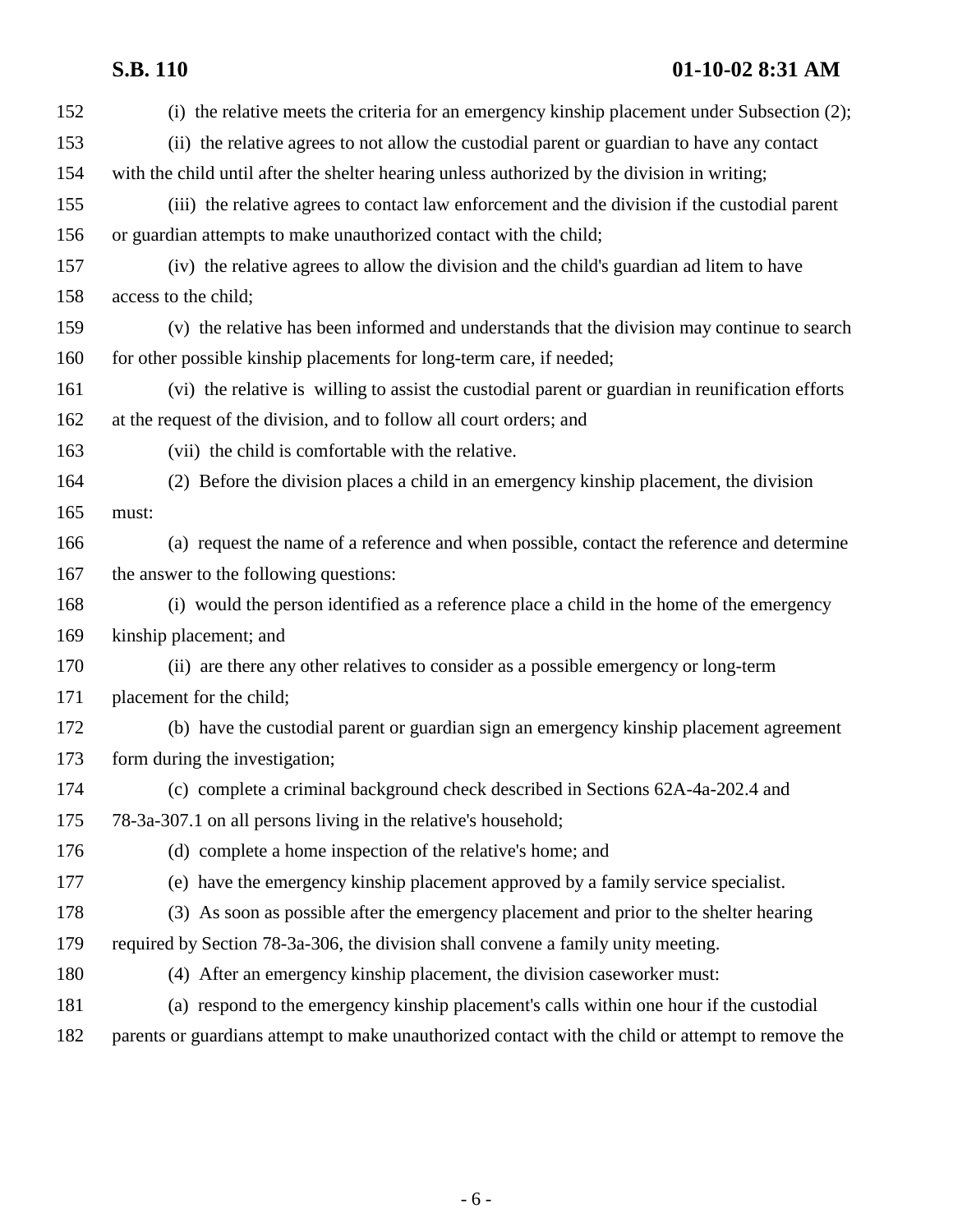183 child;

184 (b) complete all removal paperwork, including the notice provided to the custodial parents 185 and guardians under Section 78-3a-306;

186 (c) contact the attorney general to schedule a shelter hearing;

187 (d) complete the kinship procedures required in Section 78-3a-307, including, within five 188 days after placement, the criminal history record check described in Subsection (5); and

189 (e) continue to search for other relatives as a possible long-term placement, if needed.

190 (5) (a) In order to determine the suitability of the kinship placement and to conduct a 191 background screening and investigation of individuals living in the household in which a child is

192 placed, each individual living in the household in which the child is placed who has not lived in

193 the state substantially year round for the most recent five consecutive years ending on the date the

194 investigation is commenced shall be fingerprinted. If no disqualifying record is identified at the

195 state level, the fingerprints shall be forwarded by the division to the Federal Bureau of 196 Investigation for a national criminal history record check.

197 (b) The cost of those investigations shall be borne by whomever received placement of 198 the child, except that the division may pay all or part of the cost of those investigations if the 199 person with whom the child is placed is unable to pay.

200 Section 4. Section **78-3a-312** is amended to read:

201 **78-3a-312. Permanency hearing -- Final plan -- Petition for termination of parental** 202 **rights filed -- Hearing on termination of parental rights.**

203 (1) (a) When reunification services have been ordered in accordance with Section 204 78-3a-311, with regard to a child who is in the custody of the Division of Child and Family 205 Services, a permanency hearing shall be held by the court no later than 12 months after the original 206 removal of the child.

207 (b) When no reunification services were ordered at the dispositional hearing, a permanency 208 hearing shall be held within 30 days from the date of the dispositional hearing.

209 (2) (a) If reunification services were ordered by the court in accordance with Section 210 78-3a-311, the court shall, at the permanency hearing, determine whether the child may safely be 211 returned to the custody of [his] the child's parent. If the court finds, by a preponderance of the 212 evidence, that return of the child would create a substantial risk of detriment to the child's physical 213 or emotional well-being, the child may not be returned to the custody of [his] the child's parent.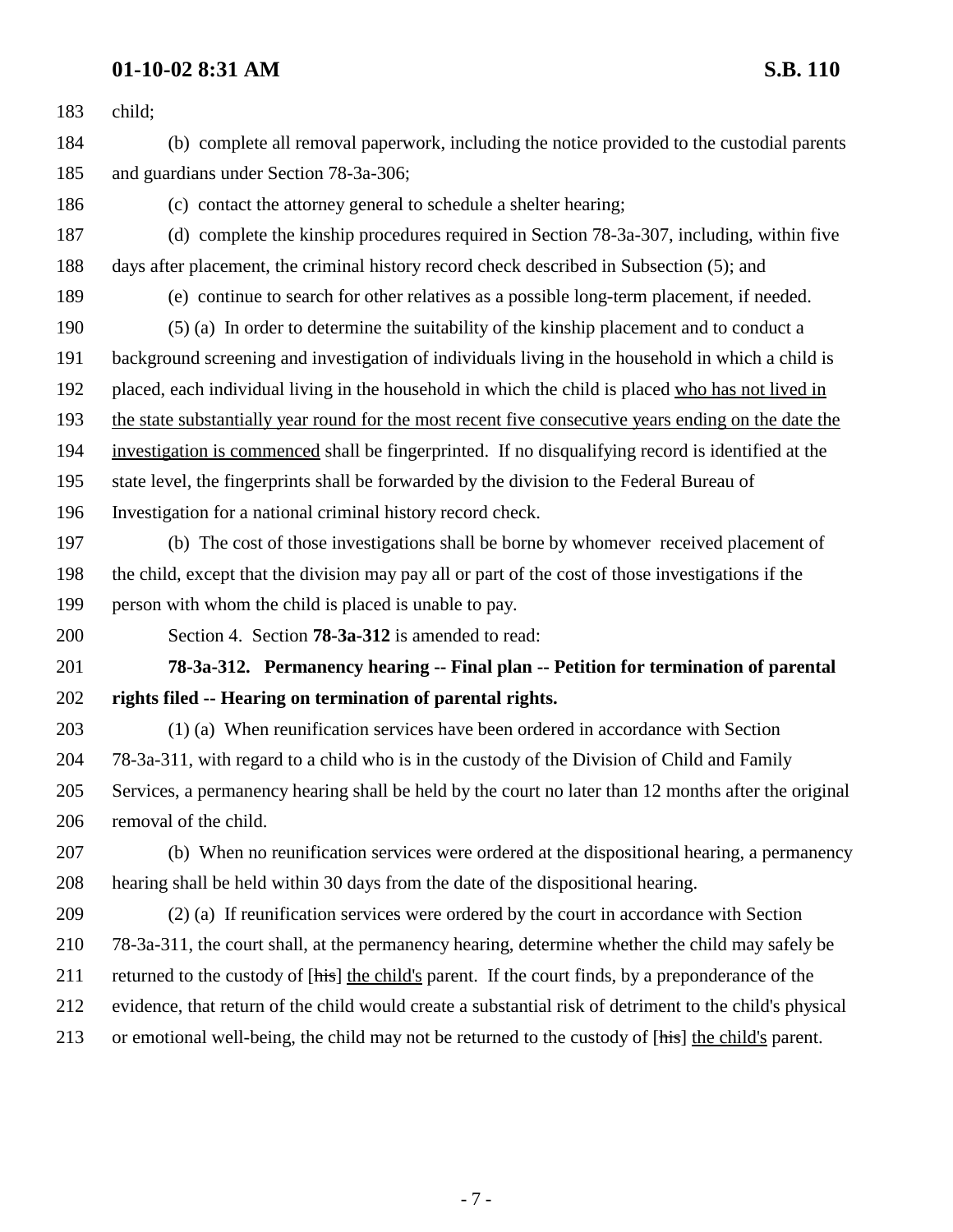### **S.B. 110 01-10-02 8:31 AM**

214 The failure of a parent or guardian to participate in, comply with, in whole or in part, or to meet 215 the goals of a court approved treatment plan constitutes prima facie evidence that return of the 216 child to that parent would create a substantial risk of detriment.

- 217 (b) In making a determination under this Subsection (2), the court shall review the report 218 prepared by the Division of Child and Family Services, a report prepared by the child's guardian 219 ad litem, any report prepared by a foster care citizen review board pursuant to Section 78-3g-103, 220 any evidence regarding the efforts or progress demonstrated by the parent, and the extent to which 221 the parent cooperated and availed himself of services provided.
- 222 (3) (a) With regard to a case where reunification services were ordered by the court, if a 223 child is not returned to [his] the child's parent or guardian at the permanency hearing, the court 224 shall order termination of reunification services to the parent, and make a final determination 225 regarding whether termination of parental rights, adoption, or permanent custody and 226 guardianship. The orterm form of the most appropriate final plan for the child, taking into 227 account the child's primary permanency goal established by the court pursuant to Section 228 78-3a-311. If the Division of Child and Family Services documents to the court that there is a 229 compelling reason that adoption, reunification, guardianship, and kinship placement are not in the 230 child's best interest, the court may order another planned permanent living arrangement, in 231 accordance with federal law. If the child clearly desires contact with the parent, the court shall take 232 the child's desire into consideration in determining the final plan. In addition, the court shall 233 establish a concurrent plan that identifies the second most appropriate final plan for the child. 234 (b) The court may not extend reunification services beyond 12 months from the date the 235 child was initially removed from [his] the child's home, in accordance with the provisions of 236 Section 78-3a-311, except that the court may extend reunification services for no more than 90 237 days if it finds that there has been substantial compliance with the treatment plan, that reunification 238 is probable within that 90 day period, and that the extension is in the best interest of the child. In 239 no event may any reunification services extend beyond 15 months from the date the child was 240 initially removed from [his] the child's home. Delay or failure of a parent to establish paternity or
- 241 seek custody does not provide a basis for the court to extend services for that parent beyond that 242 12-month period.
- 243  $[\left(\ddot{\theta}\right)]$  (c) The court may, in its discretion, enter any additional order that it determines to 244 be in the best interest of the child, so long as that order does not conflict with the requirements and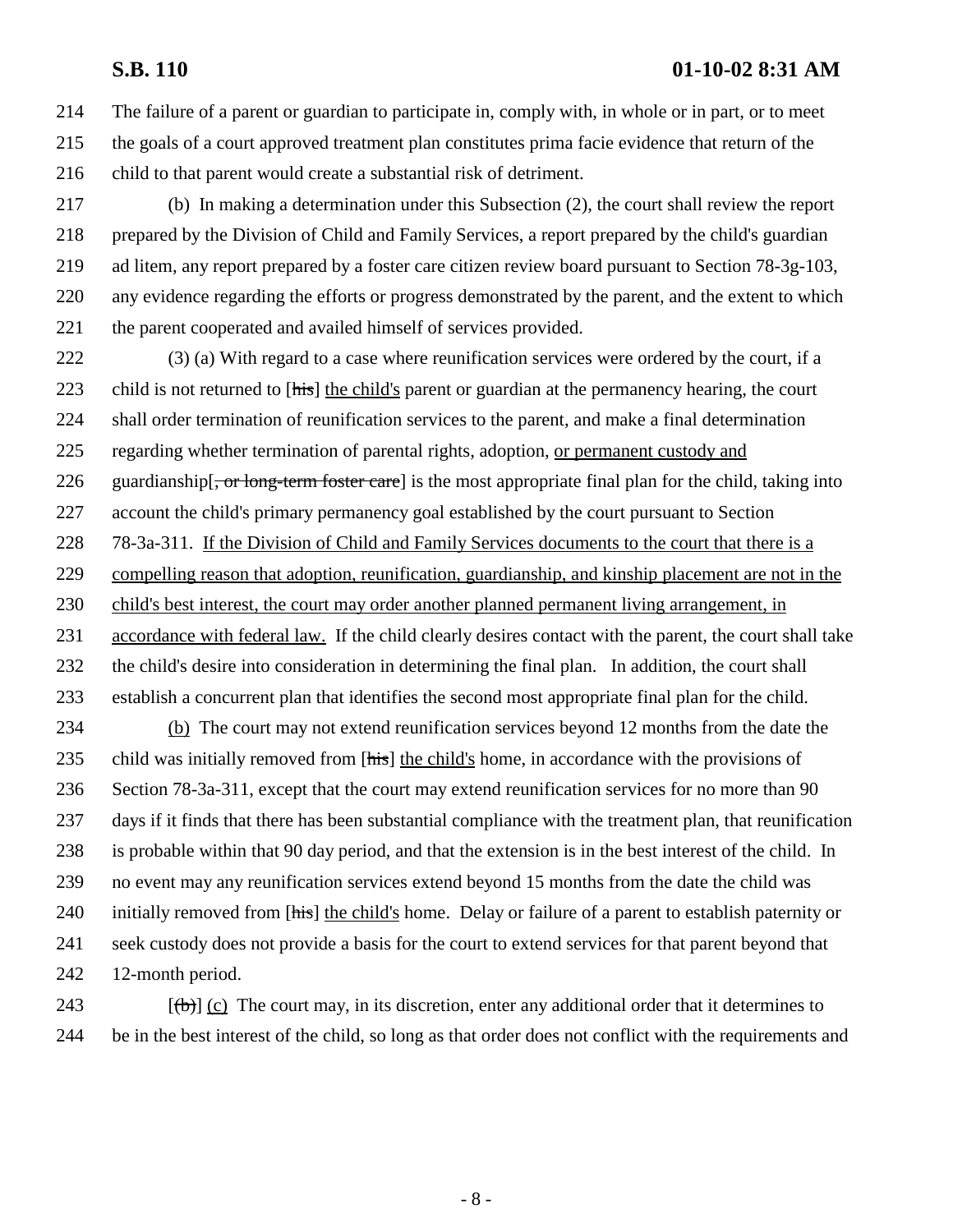245 provisions of [Subsection] Subsections (3)(a) and (b). The court may order the division to provide 246 protective supervision or other services to a child and the child's family after the division's custody 247 of a child has been terminated.

248 (4) If the final plan for the child is to proceed toward termination of parental rights, the 249 petition for termination of parental rights shall be filed, and a pretrial held, within 45 calendar days 250 after the permanency hearing.

251 (5) Any party to an action may, at any time, petition the court for an expedited permanency 252 hearing on the basis that continuation of reunification efforts are inconsistent with the permanency 253 needs of the child. If the court so determines, it shall order, in accordance with federal law, that 254 the child be placed in accordance with the permanency plan, and that whatever steps are necessary 255 to finalize the permanent placement of the child be completed as quickly as possible.

256 (6) Nothing in this section may be construed to:

257 (a) entitle any parent to reunification services for any specified period of time;

258 (b) limit a court's ability to terminate reunification services at any time prior to a 259 permanency hearing; or

260 (c) limit or prohibit the filing of a petition for termination of parental rights by any party, 261 or a hearing on termination of parental rights, at any time prior to a permanency hearing. If a 262 petition for termination of parental rights is filed prior to the date scheduled for a permanency 263 hearing, the court may consolidate the hearing on termination of parental rights with the 264 permanency hearing. If the court consolidates the hearing on termination of parental rights with 265 the permanency hearing, it shall first make a finding whether reasonable efforts have been made 266 by the Division of Child and Family Services to finalize the permanency goal for the child, and any 267 reunification services shall be terminated in accordance with the time lines described in Section 268 78-3a-311. A decision on the petition for termination of parental rights shall be made within 18 269 months from the date of the child's removal.

270 Section 5. Section **78-3a-315** is amended to read:

#### 271 **78-3a-315. Review of foster care removal -- Foster parent's standing.**

272 (1) With regard to a child in the custody of the Division of Child and Family Services who 273 is the subject of a petition alleging abuse, neglect, or dependency, and who has been placed in 274 foster care with a foster family, the Legislature finds that:

275 (a) except with regard to the child's natural parents, a foster family has a very limited but